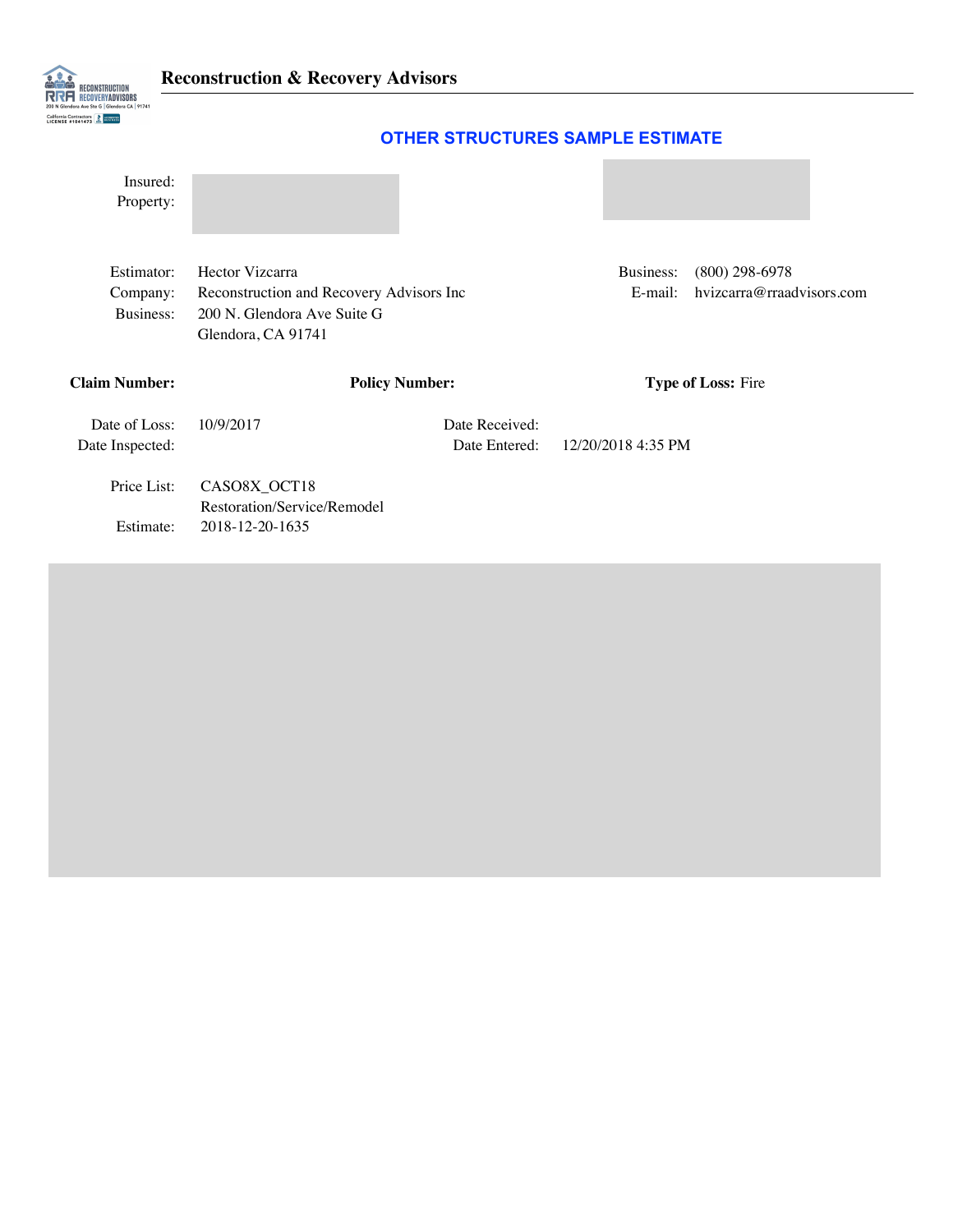

## **2018-12-20-1635**

#### **Main Level**

| 12' 8"                                                               | <b>Other Structures</b>                                                                       |        |            |                                                                  |            |         | Height: 8' |
|----------------------------------------------------------------------|-----------------------------------------------------------------------------------------------|--------|------------|------------------------------------------------------------------|------------|---------|------------|
|                                                                      | 384.00 SF Walls<br>528.00 SF Walls & Ceiling<br>16.00 SY Flooring<br>48.00 LF Ceil. Perimeter |        |            | 144.00 SF Ceiling<br>144.00 SF Floor<br>48.00 LF Floor Perimeter |            |         |            |
|                                                                      |                                                                                               |        |            |                                                                  |            |         |            |
| Other Structures                                                     |                                                                                               |        |            |                                                                  |            |         |            |
|                                                                      |                                                                                               |        |            |                                                                  |            |         |            |
|                                                                      |                                                                                               |        |            |                                                                  |            |         |            |
| <b>DESCRIPTION</b>                                                   | <b>OTY UNIT PRICE</b>                                                                         |        | <b>TAX</b> | O&P                                                              | <b>RCV</b> | DEPREC. | <b>ACV</b> |
| OTHER STRUCTURES                                                     |                                                                                               |        |            |                                                                  |            |         |            |
| <b>FENCING</b>                                                       |                                                                                               |        |            |                                                                  |            |         |            |
| 1. Wood fence - board on board - 7'-8'<br>high - cedar or equal      | 233.00 LF                                                                                     | 55.80  | 607.51     | 2,721.78                                                         | 16,330.69  | (0.00)  | 16,330.69  |
| 2. Wood gate 5'-6' high - cedar or equal                             | 8.00 LF                                                                                       | 59.63  | 16.70      | 98.74                                                            | 592.48     | (0.00)  | 592.48     |
| 3. Post - wood - 4" x 4" fence grade<br>cedar or equal               | 29.13 EA                                                                                      | 76.43  | 88.16      | 462.92                                                           | 2,777.49   | (0.00)  | 2,777.49   |
| 4. Stain - wood fence/gate                                           | 3262.00 SF                                                                                    | 0.94   | 53.46      | 623.96                                                           | 3,743.70   | (0.00)  | 3,743.70   |
| Includes stain on 2 sides                                            |                                                                                               |        |            |                                                                  |            |         |            |
| <b>CONCRETE DRIVEWAY AND SIDEWALKS</b>                               |                                                                                               |        |            |                                                                  |            |         |            |
| 5. Concrete slab on grade - 4" - finished                            | 889.00 SF                                                                                     | 5.88   | 151.05     | 1,075.68                                                         | 6,454.05   | (0.00)  | 6,454.05   |
| in place                                                             |                                                                                               |        |            |                                                                  |            |         |            |
| 6. Concrete slab reinforcement - #4<br>$(1/2")$ - grid, 24" ea way   | 889.00 SF                                                                                     | 1.56   | 32.97      | 283.96                                                           | 1,703.77   | (0.00)  | 1,703.77   |
| 7. Add for aggregate (pebble) finish                                 | 889.00 SF                                                                                     | 1.62   | 56.74      | 299.38                                                           | 1,796.30   | (0.00)  | 1,796.30   |
| 8. Concrete floor sawing - 4" slab                                   | 110.00 LF                                                                                     | 15.90  | 0.00       | 349.80                                                           | 2,098.80   | (0.00)  | 2,098.80   |
| 9. Gravel under slab - in place                                      | 6.35 CY                                                                                       | 49.53  | 22.61      | 67.42                                                            | 404.55     | (0.00)  | 404.55     |
| 10. Paver brick                                                      | 165.00 SF                                                                                     | 12.82  | 35.58      | 430.18                                                           | 2,581.06   | (0.00)  | 2,581.06   |
| NOTE- Located on the right side between the house and the fence.     |                                                                                               |        |            |                                                                  |            |         |            |
| <b>DECK</b>                                                          |                                                                                               |        |            |                                                                  |            |         |            |
| 11. Precast concrete or block pier                                   | 7.00 EA                                                                                       | 37.23  | 3.46       | 52.82                                                            | 316.89     | (0.00)  | 316.89     |
| 12. Post anchor - 4"                                                 | 7.00 EA                                                                                       | 27.49  | 6.06       | 39.70                                                            | 238.19     | (0.00)  | 238.19     |
| 13. 4" x 4" post - wood polymer lumber<br>$(1.33 \text{ BF per LF})$ | 70.00 LF                                                                                      | 14.28  | 56.75      | 211.28                                                           | 1,267.63   | (0.00)  | 1,267.63   |
| 14. Stairway - redwood stringers and<br>treads (per tread)           | 6.00 EA                                                                                       | 100.50 | 24.91      | 125.58                                                           | 753.49     | (0.00)  | 753.49     |
| NOTE- There were 2 stairs leading to the deck                        |                                                                                               |        |            |                                                                  |            |         |            |
| 15. Deck planking - redwood - High<br>grade (per SF)                 | 240.00 SF                                                                                     | 17.93  | 276.35     | 915.92                                                           | 5,495.47   | (0.00)  | 5,495.47   |
| 16. Framing hanger                                                   | 15.04 EA                                                                                      | 13.57  | 5.15       | 41.86                                                            | 251.10     | (0.00)  | 251.10     |
| 17. 2" x 10" x 12' #2 treated pine<br>(material only)                | 35.00 EA                                                                                      | 28.77  | 86.85      | 218.78                                                           | 1,312.58   | (0.00)  | 1,312.58   |
| Includes blocking and rim joist                                      |                                                                                               |        |            |                                                                  |            |         |            |
| 18. Labor to install joist - floor or<br>ceiling $-2x10$             | 420.00 LF                                                                                     | 2.47   | 0.36       | 207.56                                                           | 1,245.32   | (0.00)  | 1,245.32   |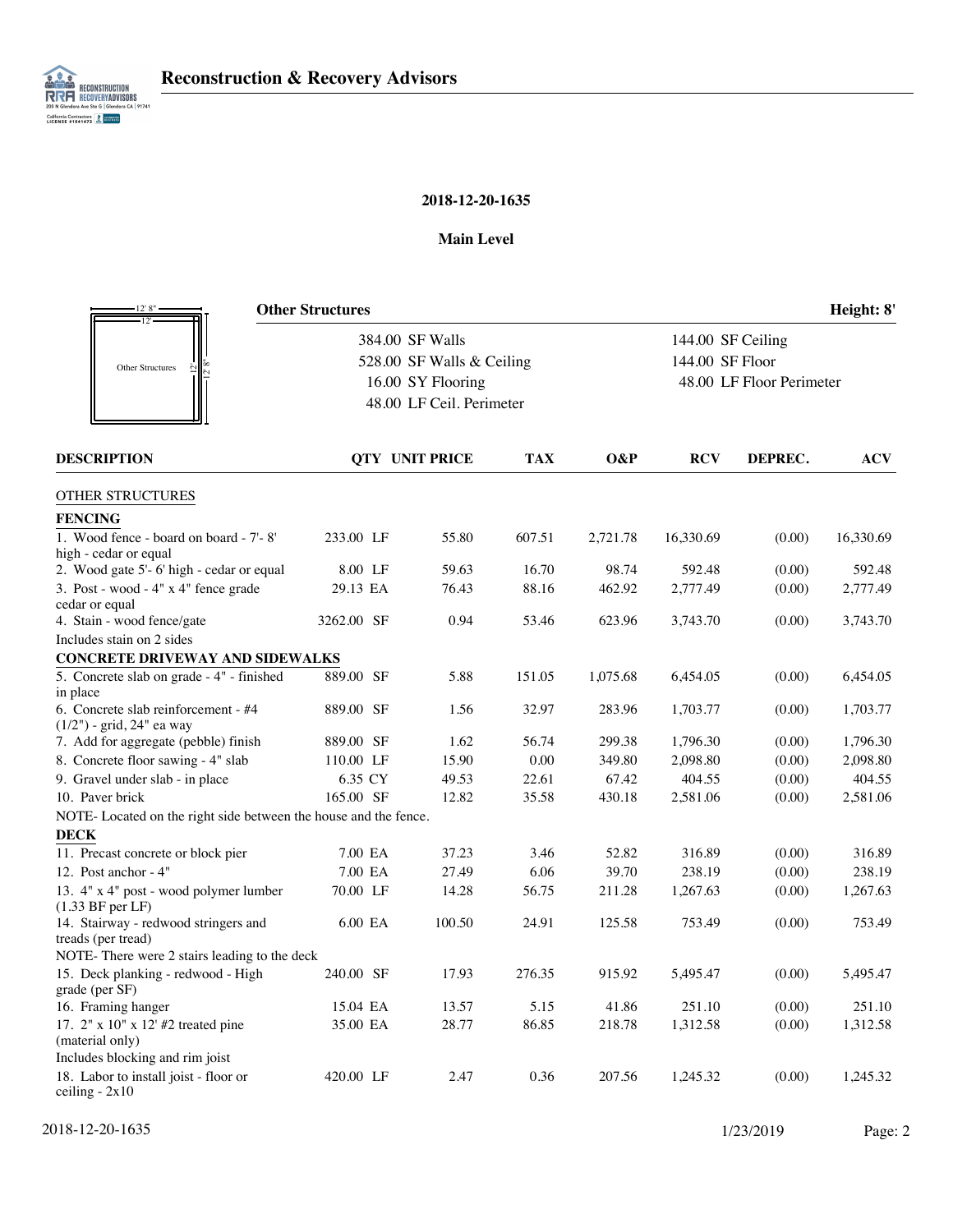

3

### **CONTINUED - Other Structures**

| 40.00 LF<br>54.18<br>103.19<br>454.08<br>2,724.47<br>(0.00)<br>19. Deck guard rail - redwood - High<br>grade<br>20. Framing post cap connector - 4"<br>19.16<br>3.09<br>19.78<br>118.67<br>(0.00)<br>5.00 EA<br>21. Stain/finish deck handrail<br>7.85<br>3.93<br>63.58<br>381.51<br>(0.00)<br>40.00 LF<br>240.00 SF<br>1.04<br>3.93<br>50.70<br>(0.00)<br>22. Stain/finish deck<br>304.23<br>240.00 SF<br>1.42<br>4.55<br>69.08<br>(0.00)<br>23. Seal floor or ceiling joist system<br>414.43<br><b>CUSTOM BUILT WOOD SHED</b> | 2,724.47<br>118.67<br>381.51<br>304.23<br>414.43<br>3,825.35<br>487.67<br>871.19<br>229.99 |
|---------------------------------------------------------------------------------------------------------------------------------------------------------------------------------------------------------------------------------------------------------------------------------------------------------------------------------------------------------------------------------------------------------------------------------------------------------------------------------------------------------------------------------|--------------------------------------------------------------------------------------------|
|                                                                                                                                                                                                                                                                                                                                                                                                                                                                                                                                 |                                                                                            |
|                                                                                                                                                                                                                                                                                                                                                                                                                                                                                                                                 |                                                                                            |
|                                                                                                                                                                                                                                                                                                                                                                                                                                                                                                                                 |                                                                                            |
|                                                                                                                                                                                                                                                                                                                                                                                                                                                                                                                                 |                                                                                            |
|                                                                                                                                                                                                                                                                                                                                                                                                                                                                                                                                 |                                                                                            |
|                                                                                                                                                                                                                                                                                                                                                                                                                                                                                                                                 |                                                                                            |
| 24. Storage shed - Wood - 10' x 12'<br>1.00 EA<br>3,016.11<br>171.68<br>637.56<br>3,825.35<br>(0.00)                                                                                                                                                                                                                                                                                                                                                                                                                            |                                                                                            |
| 25. Vinyl window, horizontal sliding,<br>1.00 EA<br>382.89<br>23.50<br>81.28<br>487.67<br>(0.00)                                                                                                                                                                                                                                                                                                                                                                                                                                |                                                                                            |
| 24-32 sf                                                                                                                                                                                                                                                                                                                                                                                                                                                                                                                        |                                                                                            |
| 26. Concrete slab on grade - 4" -<br>120.00 SF<br>5.88<br>20.39<br>145.20<br>871.19<br>(0.00)<br>finished in place                                                                                                                                                                                                                                                                                                                                                                                                              |                                                                                            |
| 1.56<br>27. Concrete slab reinforcement - #4<br>120.00 SF<br>4.45<br>38.34<br>229.99<br>(0.00)<br>(1/2") - grid, 24" ea way                                                                                                                                                                                                                                                                                                                                                                                                     |                                                                                            |
| 28. Gravel under slab - in place<br>0.86 CY<br>49.53<br>3.06<br>9.14<br>54.80<br>(0.00)                                                                                                                                                                                                                                                                                                                                                                                                                                         | 54.80                                                                                      |
| 29. Circuit breaker - 110 volt - single<br>0.54<br>7.08<br>42.53<br>(0.00)<br>1.00 EA<br>34.91<br>pole                                                                                                                                                                                                                                                                                                                                                                                                                          | 42.53                                                                                      |
| NOTE- dedicated circuit in the main panel for the shed                                                                                                                                                                                                                                                                                                                                                                                                                                                                          |                                                                                            |
| 30. 110 volt copper wiring run, box and<br>74.86<br>0.83<br>15.14<br>1.00 EA<br>90.83<br>(0.00)<br>outlet                                                                                                                                                                                                                                                                                                                                                                                                                       | 90.83                                                                                      |
| NOTE- wiring inside the shed                                                                                                                                                                                                                                                                                                                                                                                                                                                                                                    |                                                                                            |
| 31. 110 volt wiring (12/2 copper<br>1.23<br>3.02<br>25.20<br>100.00 LF<br>151.22<br>(0.00)<br>conductor with ground)                                                                                                                                                                                                                                                                                                                                                                                                            | 151.22                                                                                     |
| NOTE- main electric feed from the main panel to the subpanel                                                                                                                                                                                                                                                                                                                                                                                                                                                                    |                                                                                            |
| 32. Breaker panel - 70 amp<br>1.00 EA<br>638.57<br>9.08<br>129.54<br>777.19<br>(0.00)                                                                                                                                                                                                                                                                                                                                                                                                                                           | 777.19                                                                                     |
| NOTE- for the subpanel in the shed                                                                                                                                                                                                                                                                                                                                                                                                                                                                                              |                                                                                            |
| 33. Switch<br>1.00 EA<br>17.07<br>0.15<br>3.46<br>20.68<br>(0.00)                                                                                                                                                                                                                                                                                                                                                                                                                                                               | 20.68                                                                                      |
| 12.12<br>72.72<br>34. Light fixture - Standard grade<br>1.00 EA<br>59.12<br>1.48<br>(0.00)                                                                                                                                                                                                                                                                                                                                                                                                                                      | 72.72                                                                                      |
| <b>SPRINKLER SYSTEM</b>                                                                                                                                                                                                                                                                                                                                                                                                                                                                                                         |                                                                                            |
| 35. Sprinkler - controller - up to 6<br>2.00 EA<br>168.05<br>12.94<br>69.80<br>418.84<br>(0.00)<br>valves                                                                                                                                                                                                                                                                                                                                                                                                                       | 418.84                                                                                     |
| 1000.00 SF<br>36. Sprinkler - drip system<br>2.50<br>69.00<br>513.80<br>3,082.80<br>(0.00)                                                                                                                                                                                                                                                                                                                                                                                                                                      | 3,082.80                                                                                   |
| 37. Sprinkler head - rotor - 4" plastic<br>40.00 EA<br>41.01<br>336.74<br>43.30<br>2,020.44<br>(0.00)                                                                                                                                                                                                                                                                                                                                                                                                                           | 2,020.44                                                                                   |
| pop-up<br>NOTE - This is for thee front and rear.                                                                                                                                                                                                                                                                                                                                                                                                                                                                               |                                                                                            |
| 38. Sprinkler - pipe - 1"<br>300.00 LF<br>1.65<br>18.89<br>102.78<br>616.67<br>(0.00)                                                                                                                                                                                                                                                                                                                                                                                                                                           | 616.67                                                                                     |
| 39. Sprinkler - valve - plastic - 1"<br>12.00 EA<br>89.39<br>26.63<br>219.86<br>1,319.17<br>(0.00)                                                                                                                                                                                                                                                                                                                                                                                                                              | 1,319.17                                                                                   |
| 2.00 EA<br>42.35<br>6.26<br>18.20<br>109.16<br>(0.00)<br>40. Sprinkler - valve box - 4 valves                                                                                                                                                                                                                                                                                                                                                                                                                                   | 109.16                                                                                     |
| 41. Sprinkler - shrub stick - 24"<br>33.82<br>(0.00)<br>1.00 EA<br>0.54<br>6.86<br>41.22                                                                                                                                                                                                                                                                                                                                                                                                                                        | 41.22                                                                                      |
| <b>OUTDOOR LANDSCAPE LIGHTING</b>                                                                                                                                                                                                                                                                                                                                                                                                                                                                                               |                                                                                            |
| 42. Phone / low voltage copper wiring<br>2.59<br>76.72<br>460.31<br>(0.00)<br>300.00 LF<br>1.27                                                                                                                                                                                                                                                                                                                                                                                                                                 | 460.31                                                                                     |
| 43. ELECTRICAL-Low voltage<br>1.00 EA<br>208.00<br>43.08<br>258.44<br>(0.00)<br>7.36<br>landscape transformer                                                                                                                                                                                                                                                                                                                                                                                                                   | 258.44                                                                                     |
| 44. LIGHT FIXTURES<br>95.00<br>688.52<br>35.00 EA<br>117.58<br>4,131.10<br>(0.00)                                                                                                                                                                                                                                                                                                                                                                                                                                               | 4,131.10                                                                                   |

NOTE - Home owner states that these were special architectural effect lights and hard wired.

2018-12-20-1635 1/23/2019 Page: 3